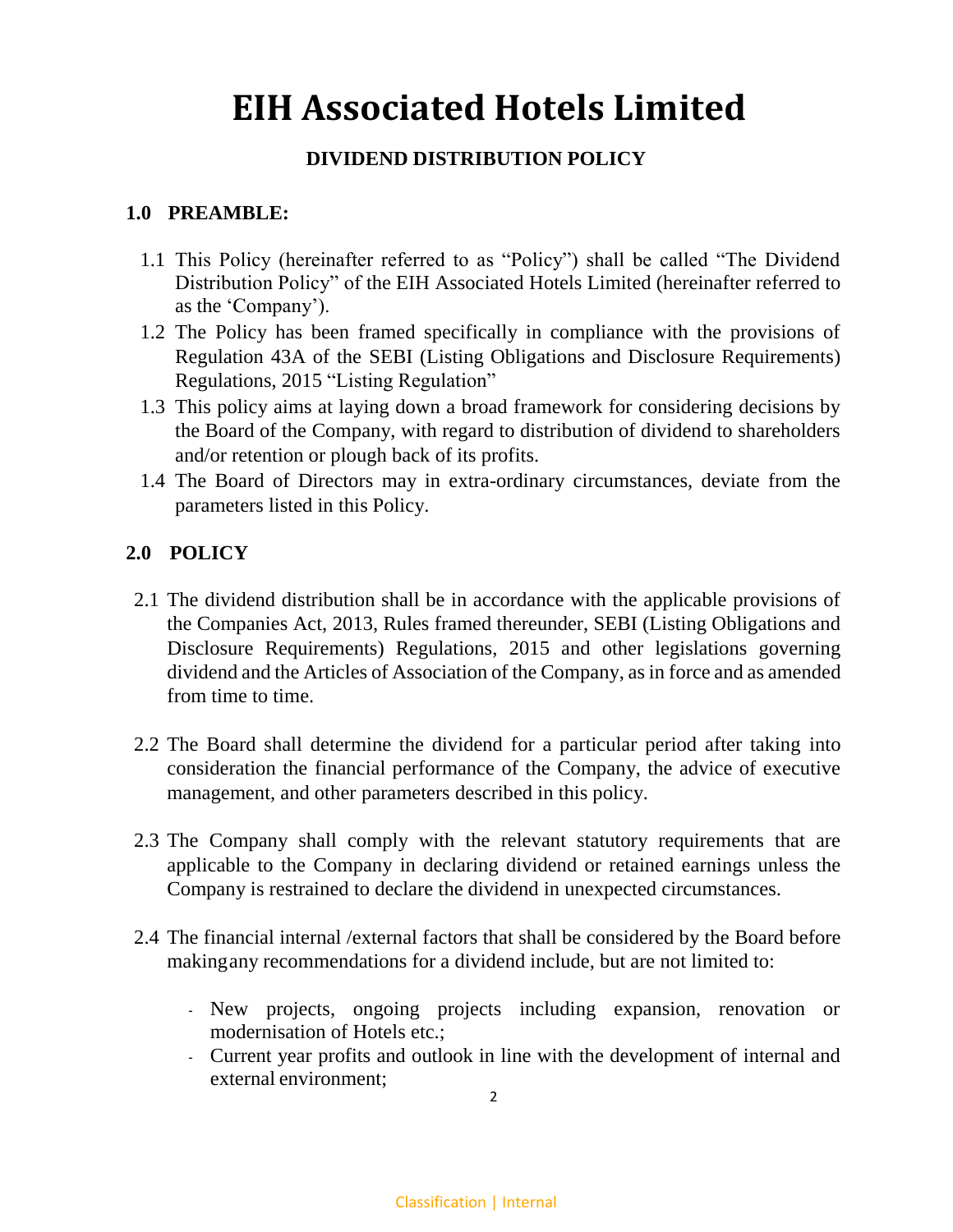- Operating cash flows and treasury position keeping in view the total debt to equity ratio;
- Possibilities of alternate usage of cash, e.g. capital expenditure etc., with potential to create greater value for shareholders.
- Providing for unforeseen events and contingencies with financial implications.
- Dividend payout ratio and dividend yield
- Any significant changes in macro-economic environment affecting India or the geographies in which the Company operates, or the business of the Company or its clients;
- Any tax and regulatory changes;
- Any significant change in the business or technological environment resulting in the Companymaking significant investments to effect the necessary changes to its business model;
- Any changes in the competitive environment requiring significant investment.
- 2.5 The accumulated profits earned by the Company can either be retained in the business or used for various purposes as outlined in applicable laws or it can be distributed to the shareholders.
- 2.6 Any approved Dividend shall be paid out of the profits of the Company for that year or out of the profits of the Company for any previous year or years arrived at after providing for depreciation for the year and previous years as per the law; or out of both; or out of any other funds as may be permitted by law. Interim dividend when approved shall be paid during any financial year out of the surplus in the profit and loss account and out of the profits of the financial year in which such interim dividend is declared; or out of any other funds as may be permitted by law.
- 2.7 The Board may declare interim dividend(s) as and when they consider it fit, and recommend final dividend to the shareholders for their approval in the general meeting of the Company.

## **3.0 DISCLOSURE**

This Policy on dividend distribution shall be disclosed in the Annual Report and shall also be uploaded on the website of the Company.

#### **4.0 REVISION**

This Policy can be changed, modified or abrogated at any time by the Board of Directors of the Company in accordance with the Rules, Regulations, Notifications etc. on the subject as may be issuedby relevant statutory authorities, from time to time.